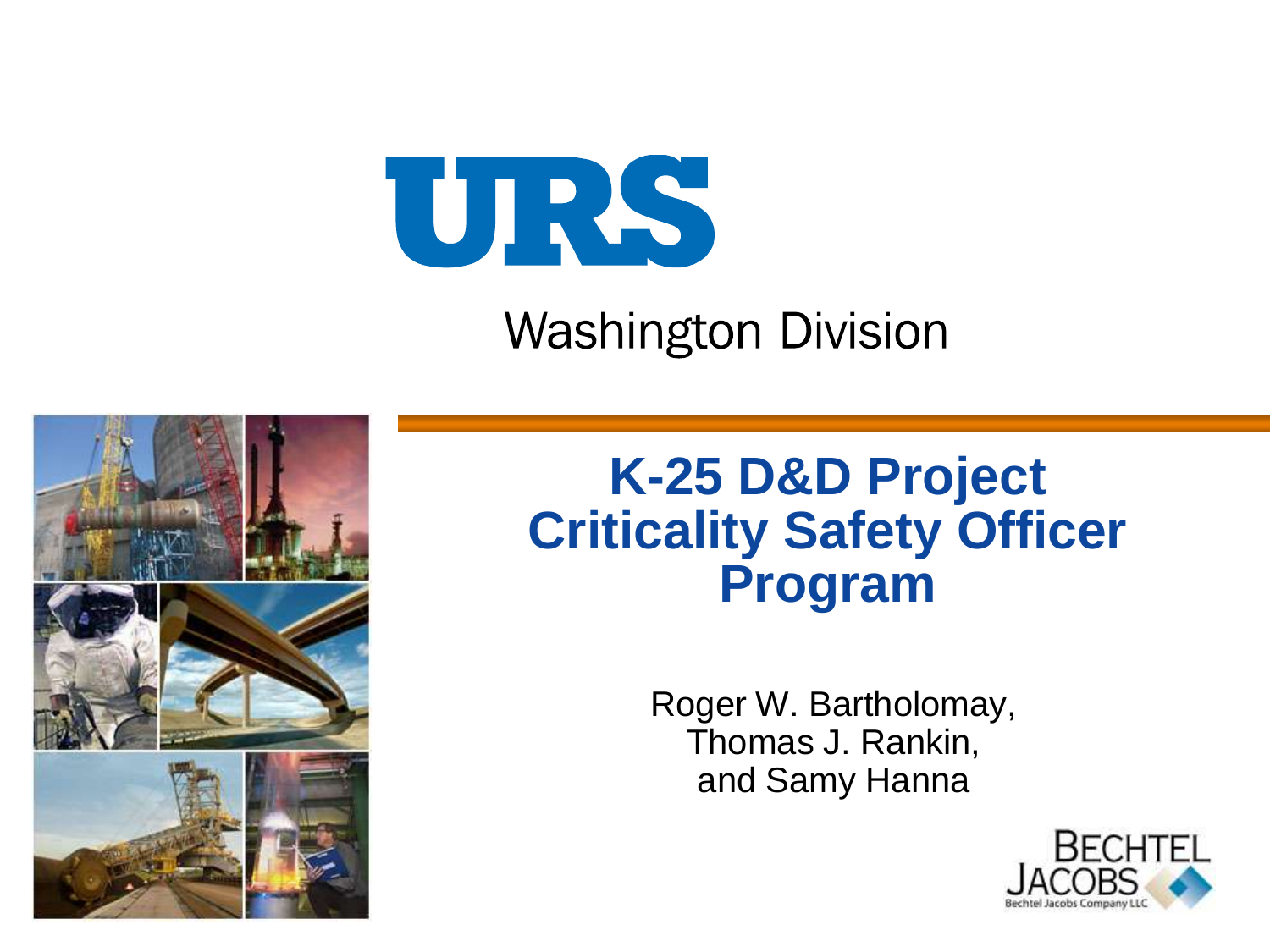

# **Introduction**

- **≻ Criticality Safety Officer** (CSO) Program **Description**
- $\triangleright$  Benefits Reaped by K-25 Project
- $\triangleright$  Benefits Reaped by the Nuclear Criticality Safety (NCS) Program
- Lessons Learned from the K-25 CSO Program
- ▶ Personal Experience as a CSO/NCS Engineer



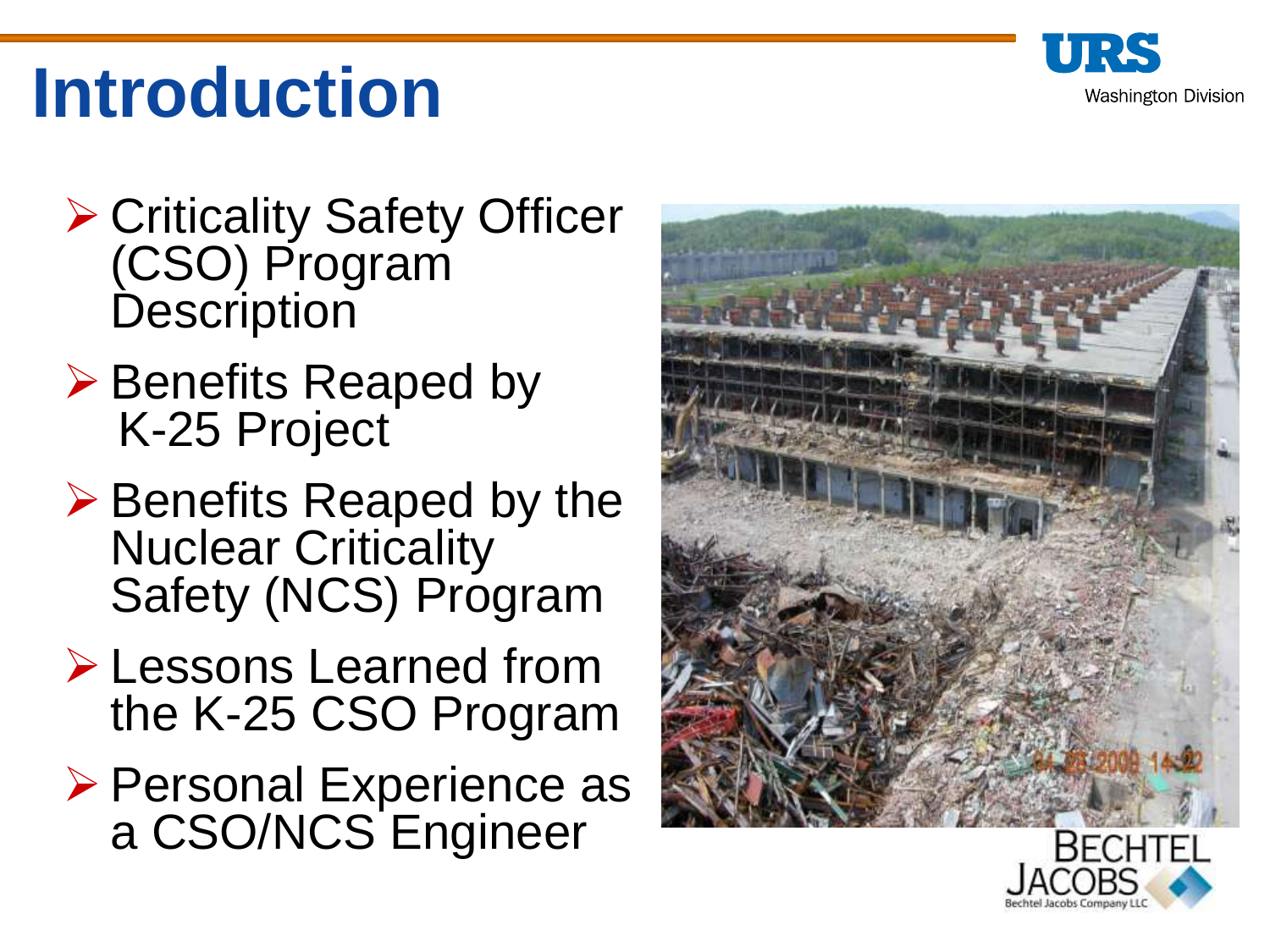#### **The K-25 CSOs**





- ▶ Herman Collins, Bernard Ammons, Steve DuBose, Steve Sandoval, Glen Harris, Samy Hanna, and Tom Rankin
	- $\rightarrow$  Past CSOs not included in the picture: Mark Joseph, Ed Hoffman, and Todd Rozier

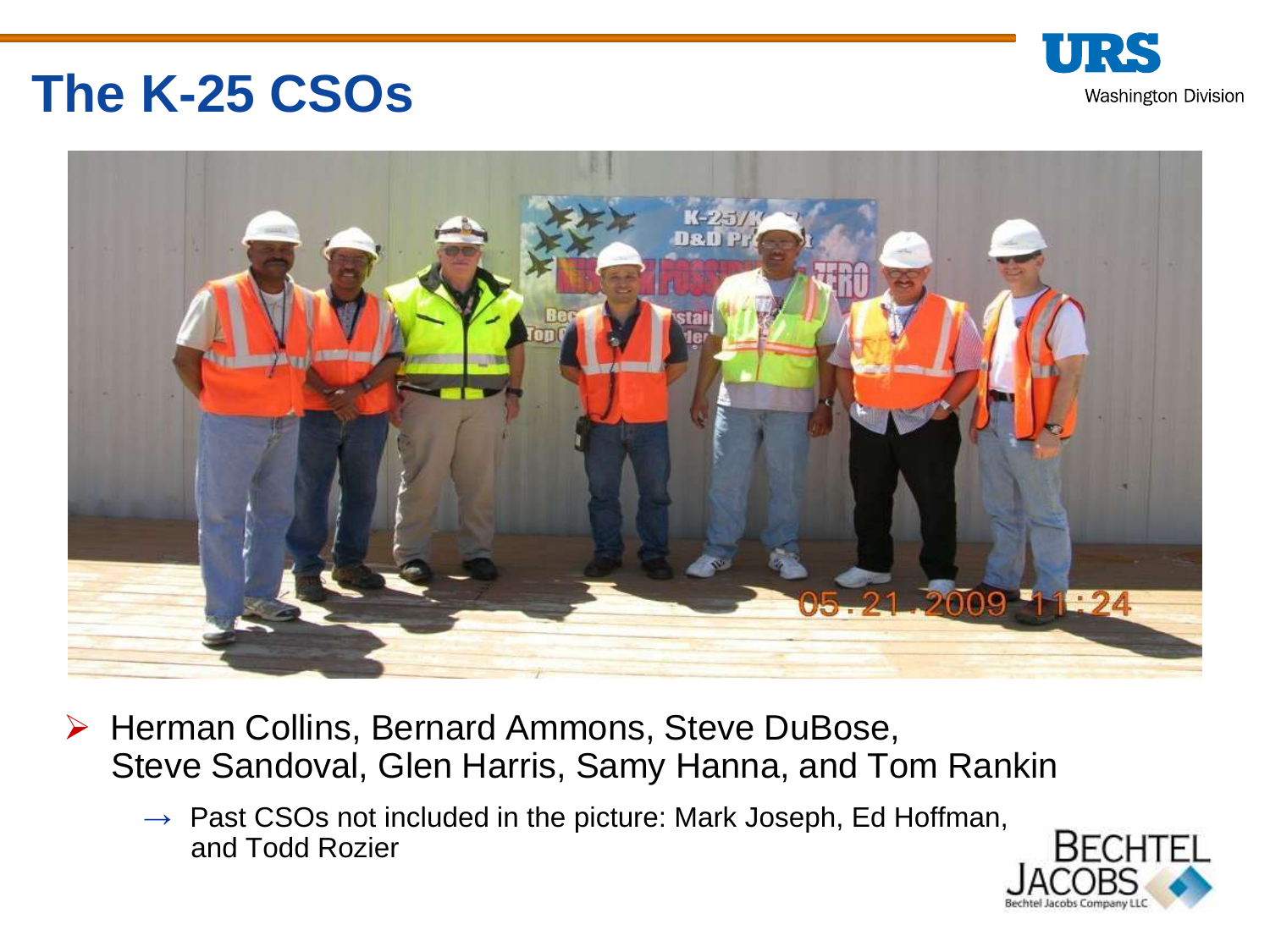

# **K-25 CSO Program**

- $\triangleright$  Provide daily criticality safety support to facility management and project personnel
- $\triangleright$  Attend work planning meetings
	- $\rightarrow$  Observe and participate in daily work activities
	- $\rightarrow$  Remain cognizant of facility changes and activities
- ▶ Recognize and respond to observed or reported anomalous conditions affecting NCS
	- $\rightarrow$  Includes immediate recommendations, follow-up anomalous condition reports (ACRs), and corrective actions

▶ Perform reviews of Nuclear Criticality Safety Evaluations (NCSE)

 $\rightarrow$  Facilitate project personnel involvement, including management, line supervisors, and personnel performing work

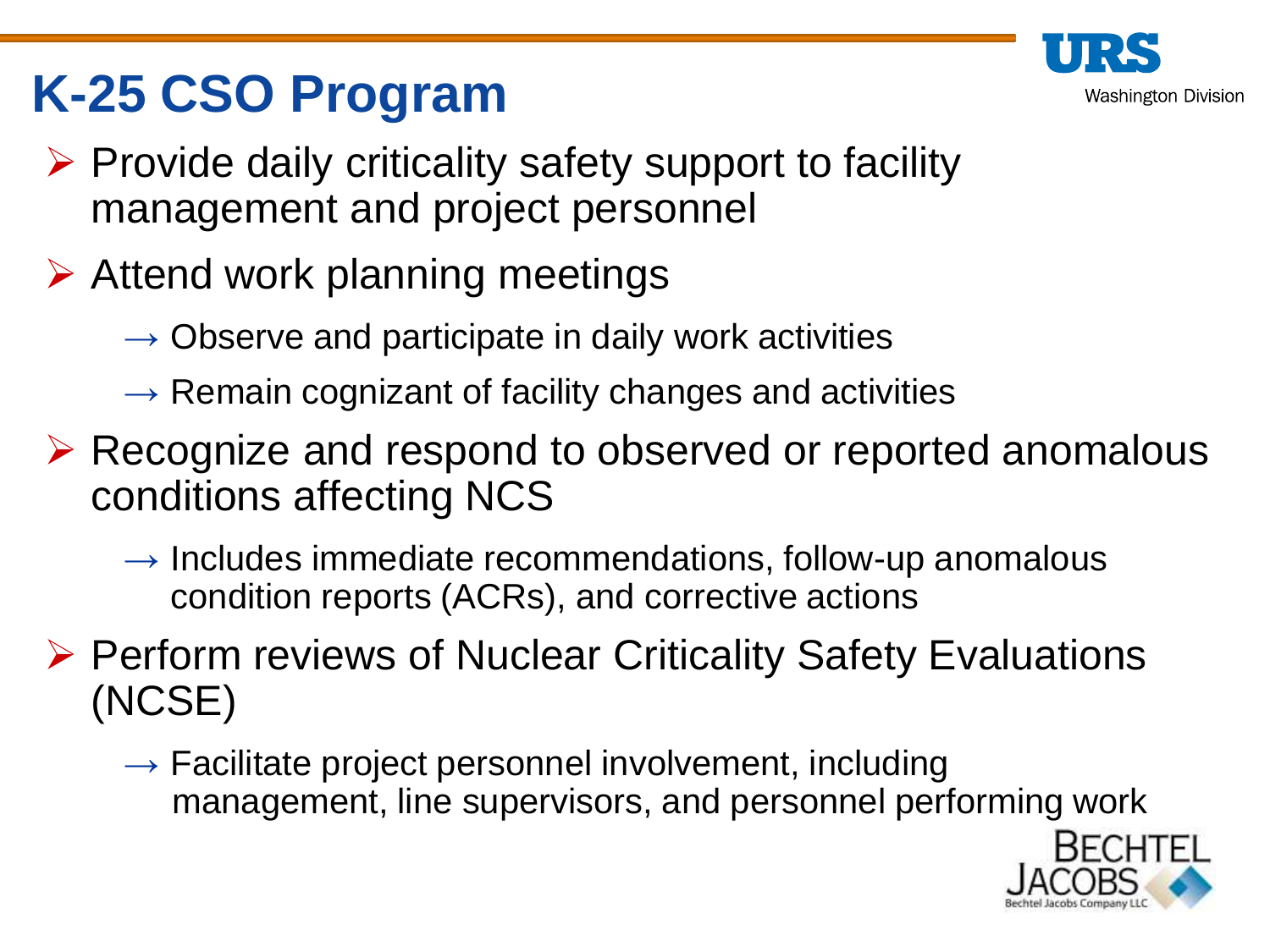

# **K-25 CSO Program**

- $\triangleright$  Provide support to project personnel in implementing NCSE requirements
- $\triangleright$  Ensure that appropriate NCS postings have been properly placed
- ▶ Perform routine reviews of new or revised K-25 Work Packages/Procedures
- $\triangleright$  Notify NCS engineer when significant facility changes or activities are planned that may impact
	- $\rightarrow$  Criticality Accident Alarm System (CAAS) detection or annunciation
	- $\rightarrow$  Fissile material operations
	- $\rightarrow$  Active NCS requirements or documents

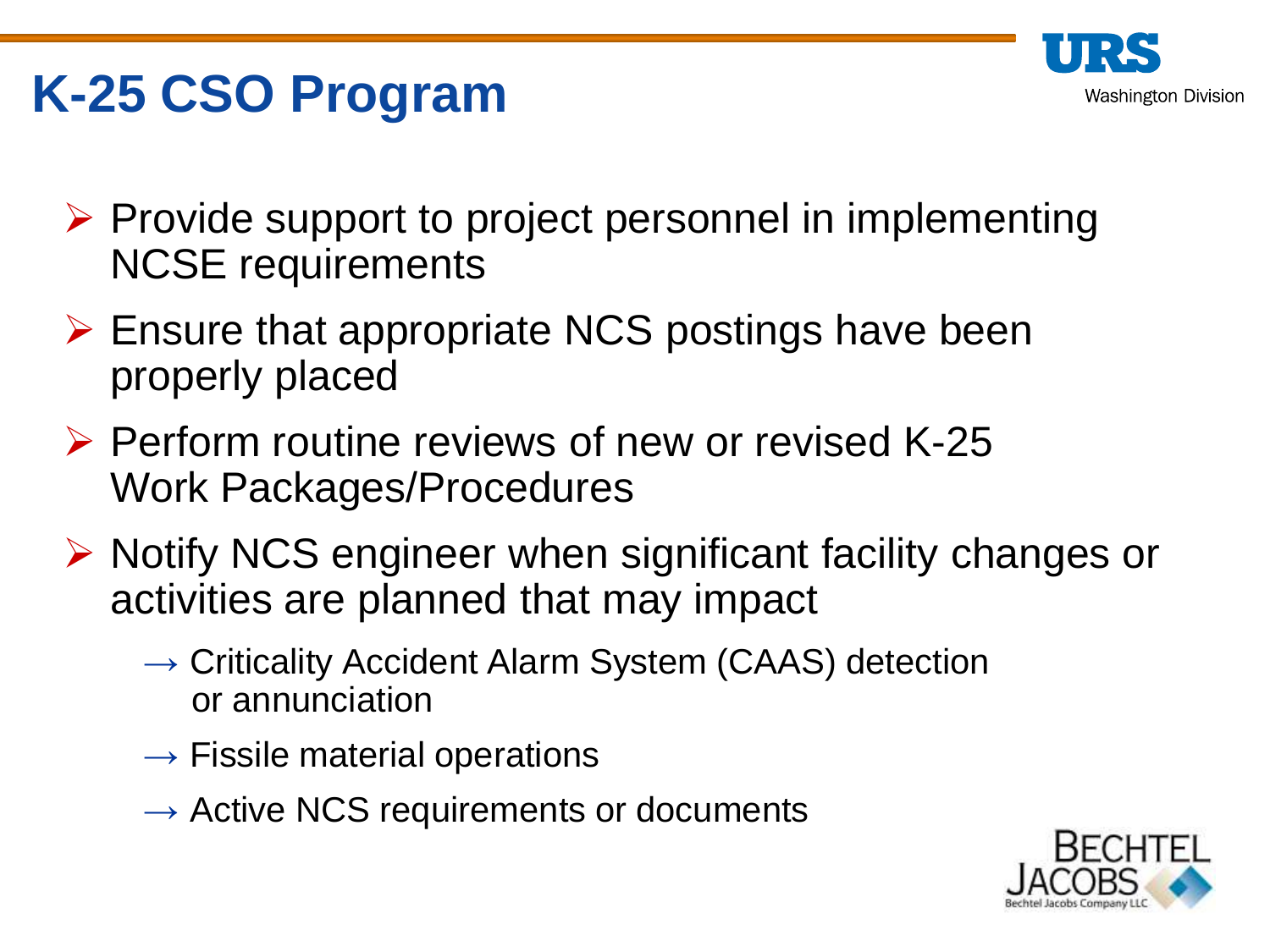

# **A Day in the Life of the K-25 CSO**

- $\triangleright$  Attend pre-job tailgate meeting of assigned work group
- $\triangleright$  Discuss Plan-of-the-Day activities at daily CSO meeting
- $\triangleright$  Enter building and observe fissile material operations and communicate with workers



#### $\triangleright$  Lunch

- $\triangleright$  Meetings, paperwork, and office type duties, work package reviews, etc.
- $\triangleright$  Rotate mornings and afternoons of building coverage



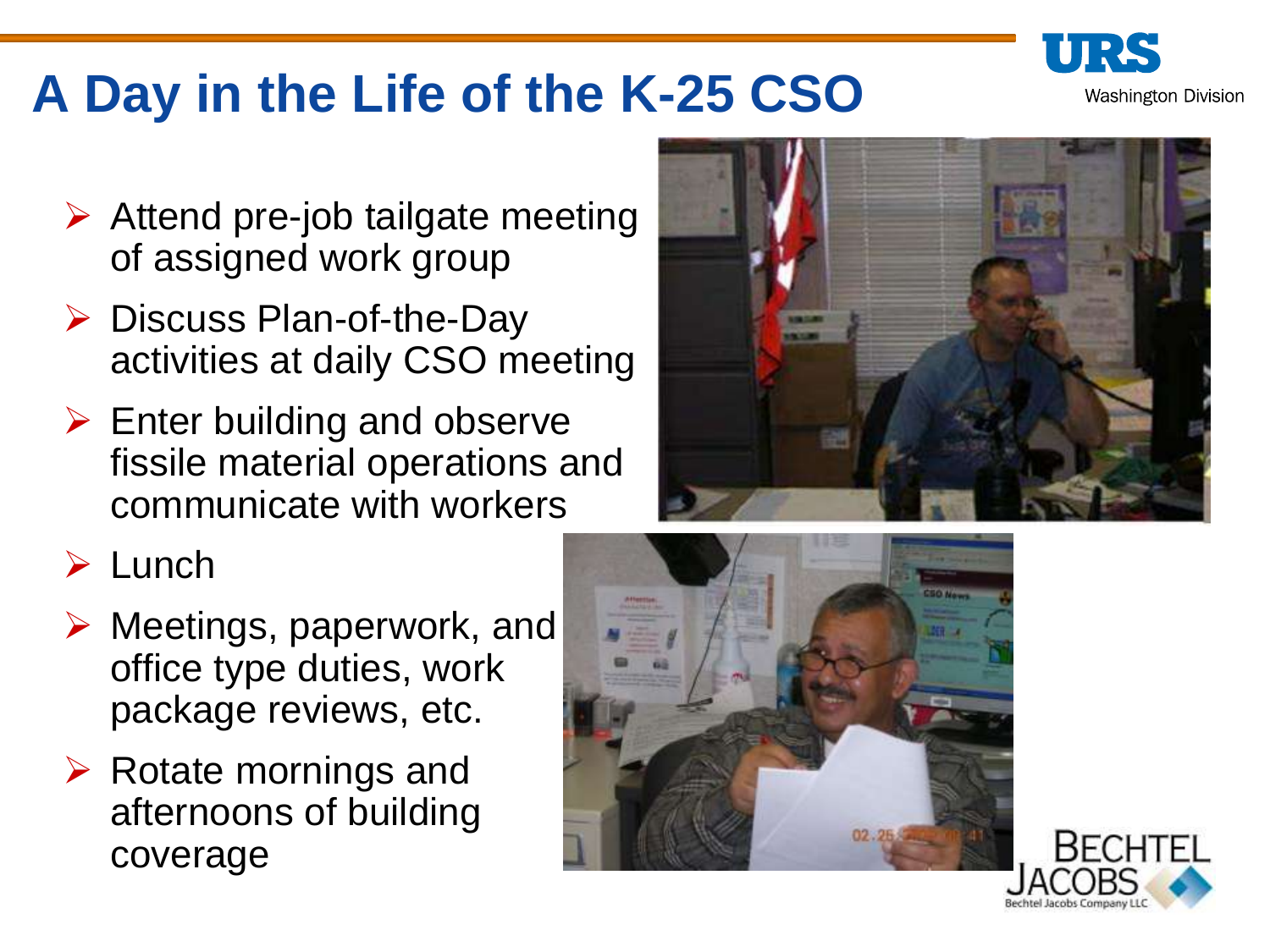

#### **Benefits to the K-25 Project**

- CSOs' wide range of operations experience has proved beneficial to the project
- **► CSOs have minimized the number of anomalous conditions and** procedural violations
	- $\rightarrow$  Pre-job briefing prior to the start of new Work Package
	- $\rightarrow$  Daily pre-job briefing enables CSOs to anticipate the next operational tough spot or their actual needs for that day
- $\triangleright$  CSOs provide a "real time" NCS response to questions in the field
	- $\rightarrow$  Able to interpret/clarify NCS controls directly to the workers
	- $\rightarrow$  Excellent understanding of the work steps and overall Work Package scope
- $\triangleright$  Proof: Bechtel Jacobs has seen a benefit from the CSO program. Otherwise in staffing the new, separate, K-27 Project, they would not have included any CSOs

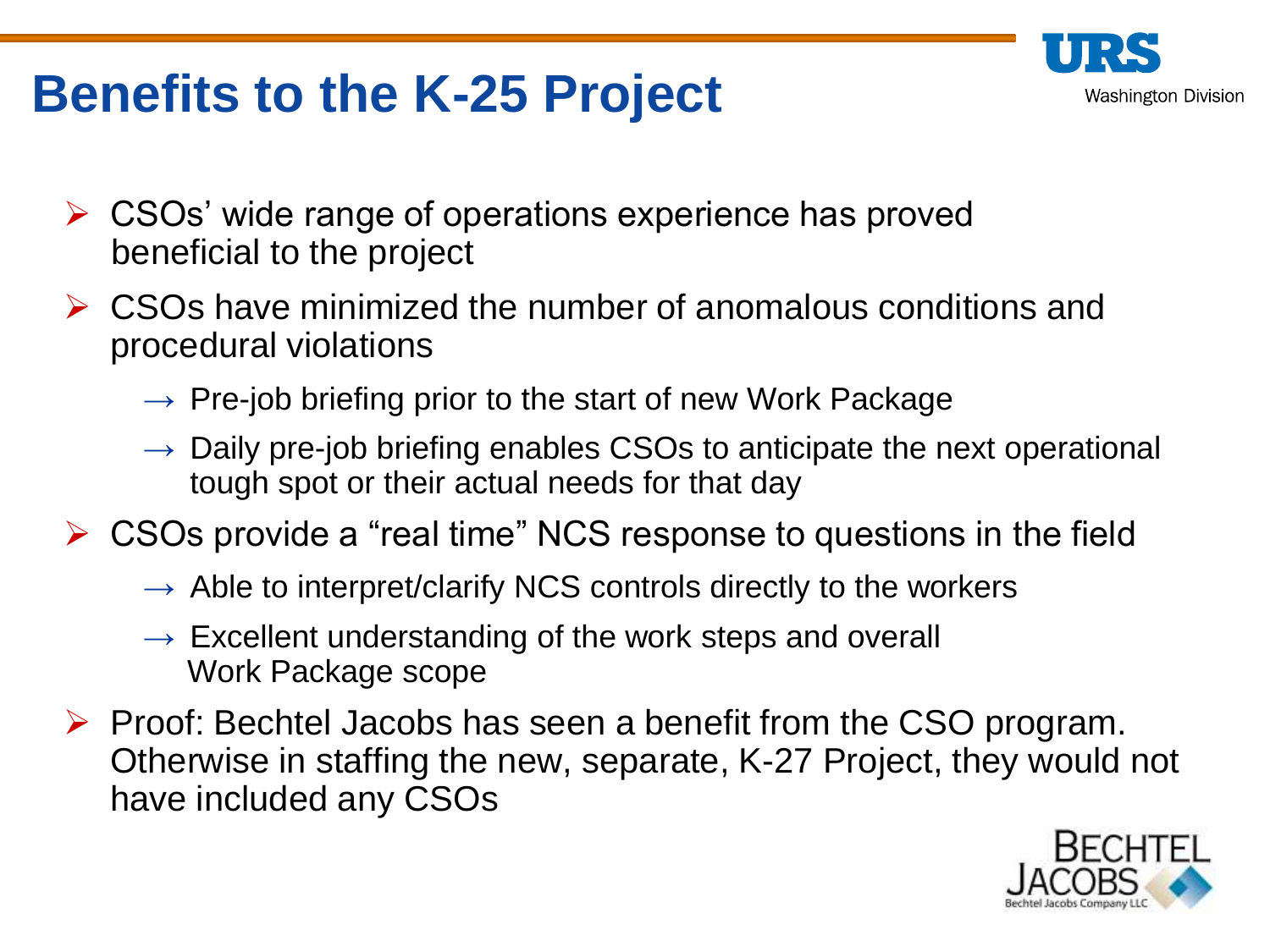# **Benefits to the NCS Organization**



- **► CSOs lead to increased communication between NCS** Organization and the Operations Organization
	- $\rightarrow$  DOE observation circa 2007 acknowledged great interface between Operations Group and the NCS Organization
- CSOs free up NCS engineers' time to do what they do best
- **► CSO review helps to clarify and simplify NCS evaluations** and their controls
- $\triangleright$  CSOs provide a second opinion on the implementation of NCS controls into Work Packages
- **► CSOs provide increased vigilance on NCS posting** placement, tracking, and maintenance

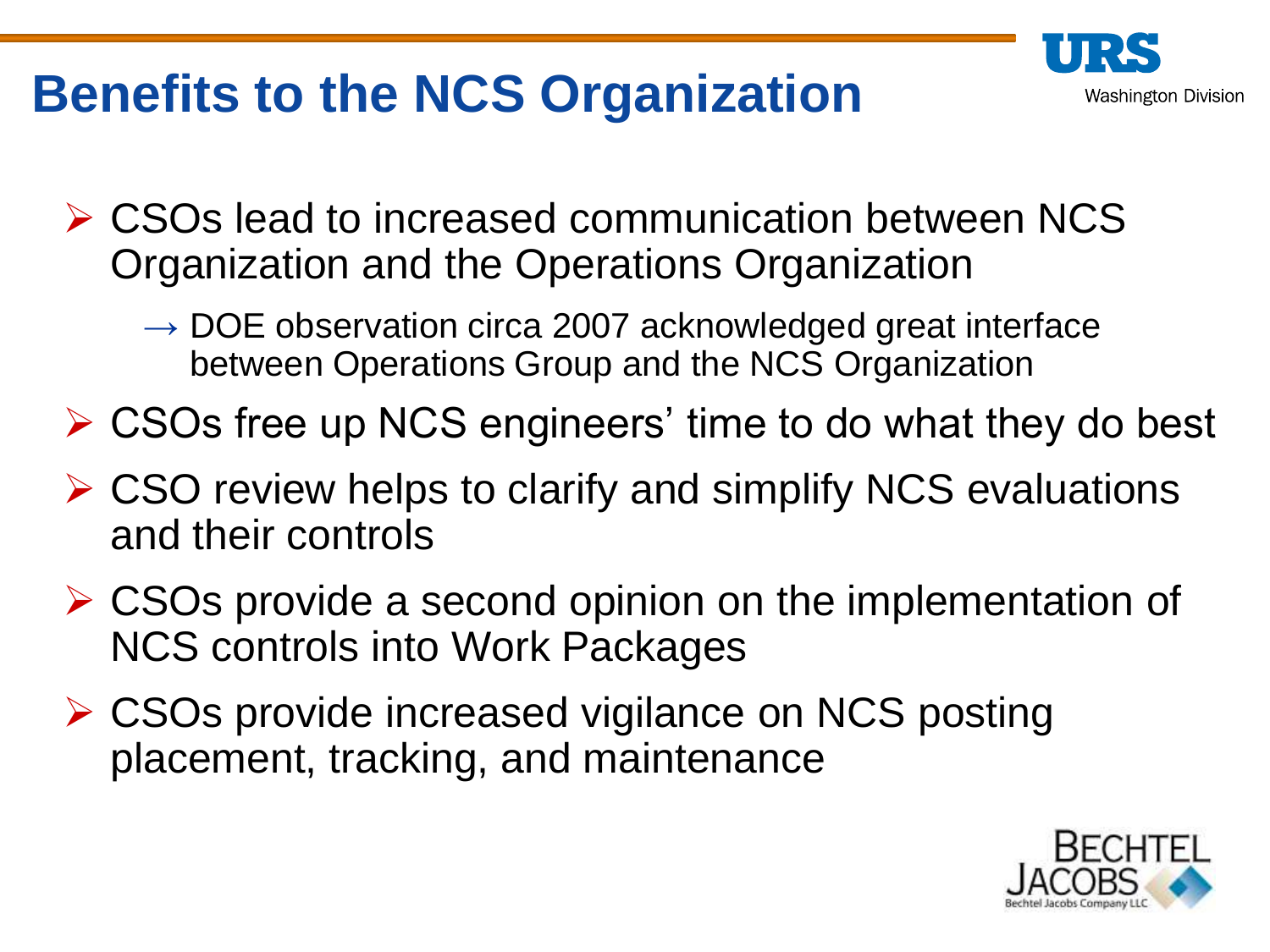

#### **Lessons Learned**

- $\triangleright$  NCS engineers can become too reliant on the CSOs for field information
	- $\rightarrow$  Still need to personally assess a process change or anomalous condition
- $\triangleright$  The CSO program does present an additional loop in the chain of communication between Operations and NCS
	- $\rightarrow$  Bypassed at times by Operations and NCS engineers not involving CSOs in discussions and decisions
	- $\rightarrow$  Can lead to miscommunication, when CSOs and NCS engineers are not in agreement and communicate different information to Operations personnel

 $\triangleright$  The extensive qualification process can take up to a year

 $\rightarrow$  Produces a knowledgeable, confident CSO who provides excellent support to the project

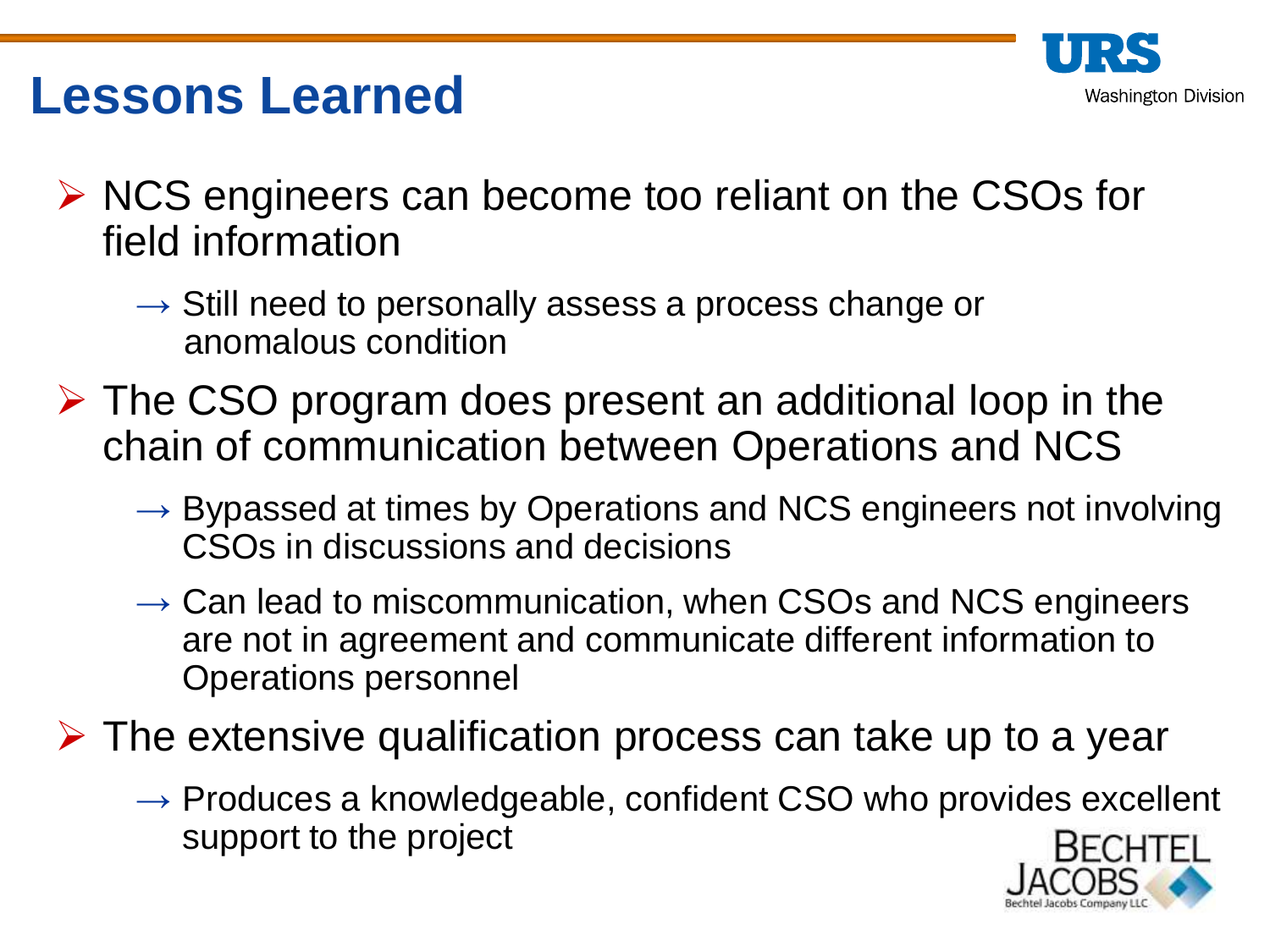#### **Confessions of a Former CSO/NCS Engineer**



- $\triangleright$  Project needed a guinea pig to test the process of qualifying CSOs
	- $\rightarrow$  Oral Board Examination
- $\triangleright$  Project also needed someone to help on-the-job train future CSO candidates
- $\triangleright$  Since already qualified as an NCS engineer, no difficulty with the technical aspects/requirements of the job
- $\triangleright$  Once qualified, help the project get through the initial Segmentation Shop Operational Readiness Review (2005)

 $\rightarrow$  Key component to beginning the D&D process at K-25

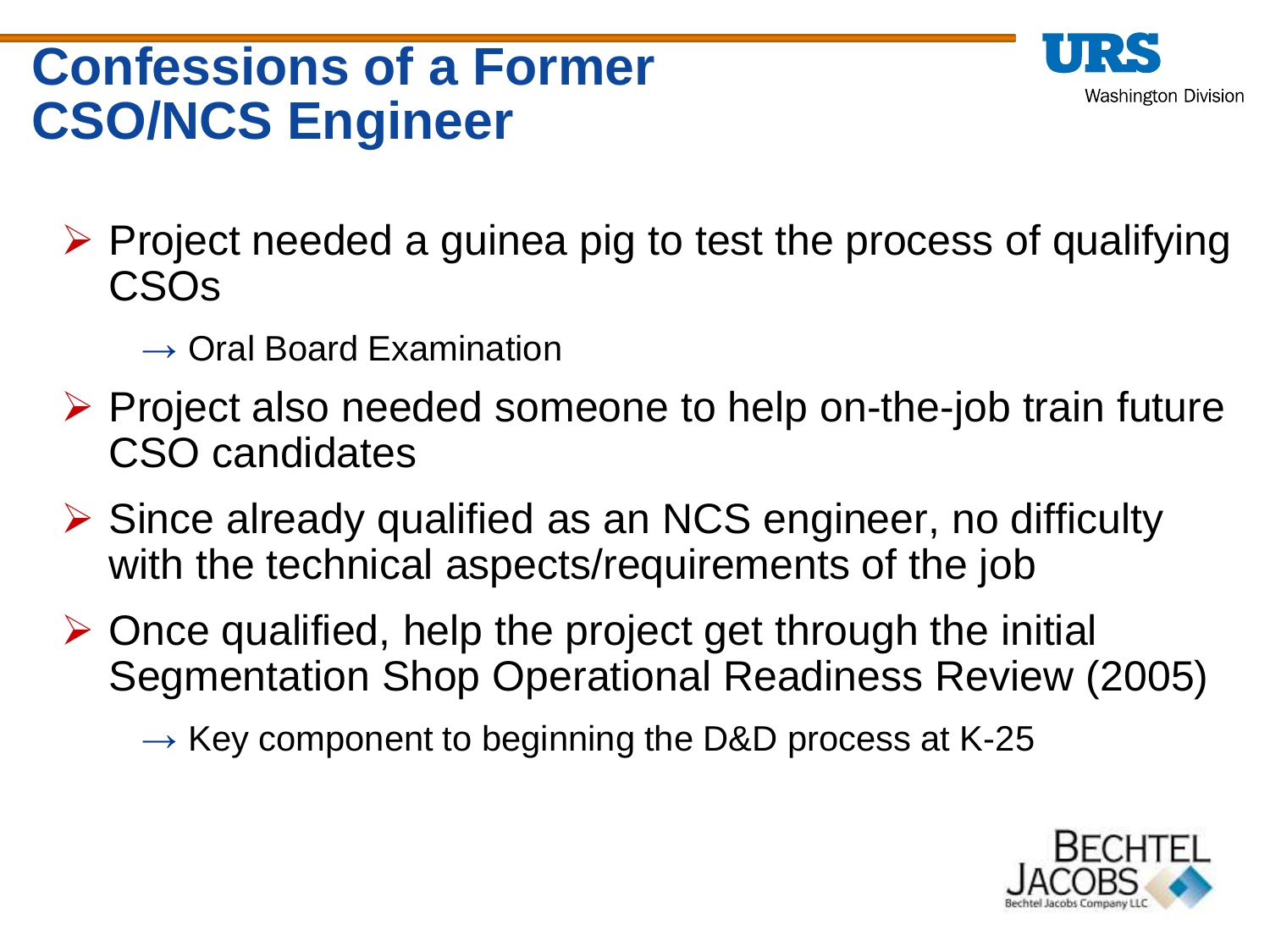# Washington Division

### **Confessions of a Former CSO/NCS Engineer (Cont.)**

Experience has helped me become a better NCS engineer

- $\rightarrow$  Know the facility better (inside it daily)
- $\rightarrow$  Understand potential upsets better
- $\rightarrow$  Appreciate the need to make NCS controls simple
- $\rightarrow$  See the need to work toward helping Operations solve problems associated with NCS (giving them options in the NCS evaluation)
- $\rightarrow$  Understand other organizations' needs and requirements
- $\rightarrow$  Understand Operation's difficulty in combining every organizations' requirements

 $\triangleright$  If you have a young NCS engineer or are looking to create/build a strong engineering staff in an operational facility, consider having them spend a half year or more in the shoes of a CSO

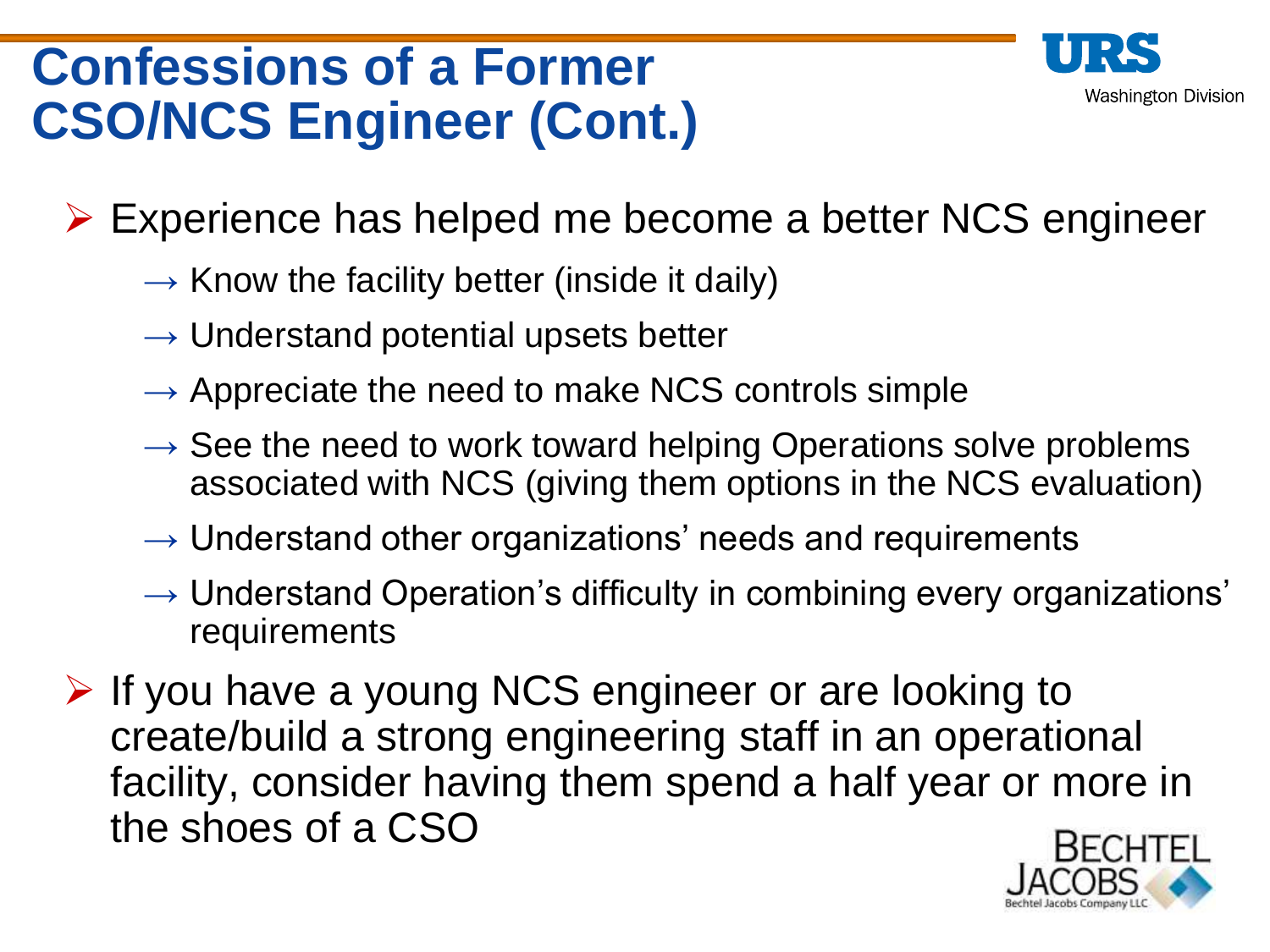

### **Conclusion**

- CSO program at K-25 has been and continues to be of great benefit to the project, as well as the NCS Organization
- **► CSOs provide an excellent liaison between the NCS** Organization and Facility Operations
- $\triangleright$  The CSOs are a valuable piece of the D&D team
- $\triangleright$  The CSOs are heavily relied upon by
	- $\rightarrow$  Facility managers
	- $\rightarrow$  Facility engineers
	- $\rightarrow$  Foremen of work crews
	- $\rightarrow$  Work Package writers
	- $\rightarrow$  NCS engineers